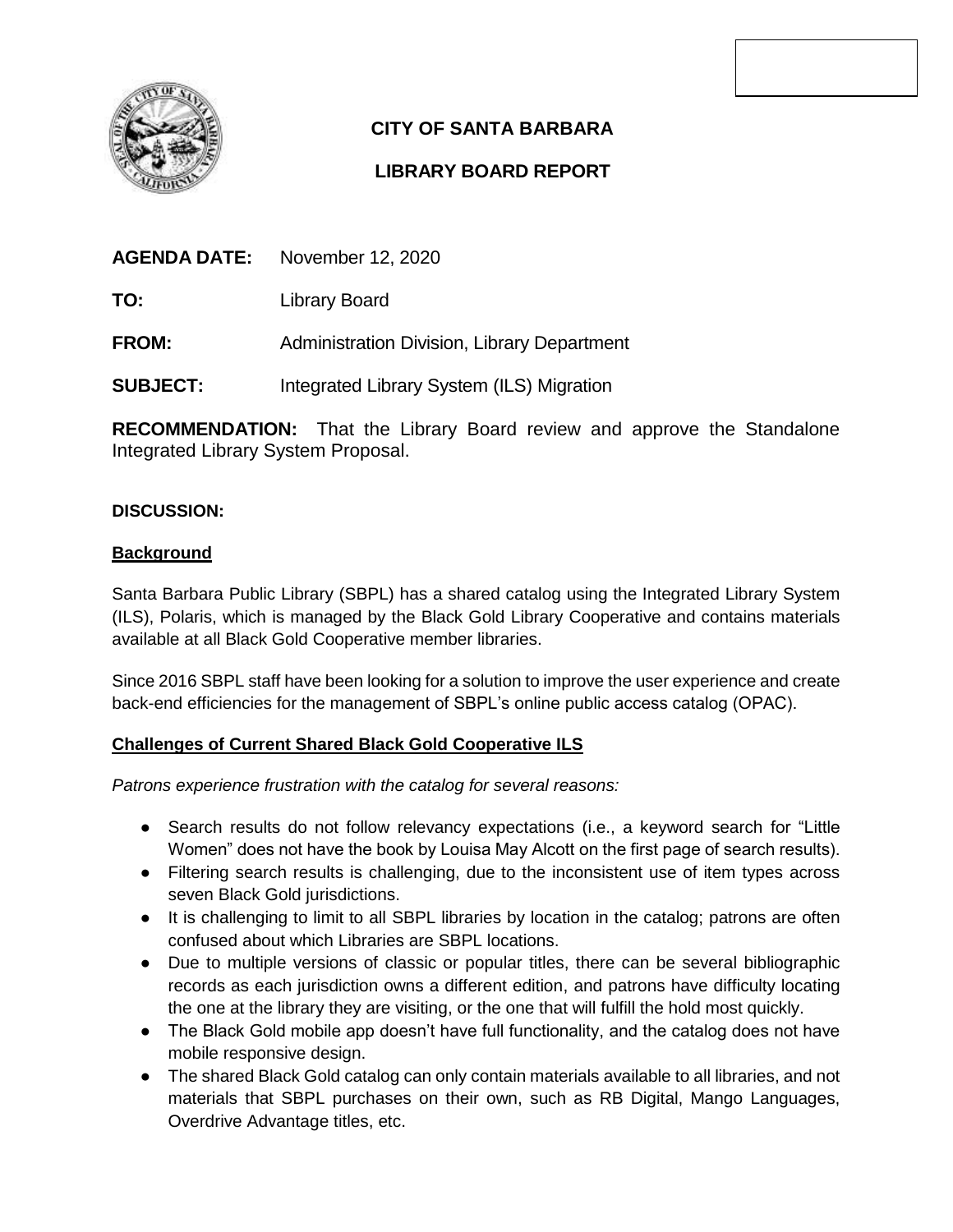It should also be noted that a recent 2020 survey of library services resulted in overwhelming feedback from our patrons regarding the challenges of using the current Black Gold Polaris catalog.

The current ILS also poses challenges to staff. Many challenges are related to the functionality offered by Polaris, but additional problems are the result of the offsite management of the ILS by Black Gold Cooperative staff, rather than local control of the ILS by SBPL staff.

*Polaris does not adequately meet the needs of SBPL staff due to:* 

- A lack of integrated, holistic statistics reporting functionality.
- The ILS is not fully cloud-based or web accessible, and presents challenges for offsite access or mobile programming and use at outreach locations.
- Lack of local control; SBPL staff are unable to contact vendors directly to troubleshoot issues, which leads to inefficiencies.
- The catalog can't be customized for our community.
- Polaris doesn't have purchase suggestion integrations, so this is a separate form, and there's no way to automatically notify patrons that an item has been ordered.

*Black Gold Management of the ILS creates additional inefficiencies for staff and prevents SBPL from optimizing the experience for our patrons:* 

- SBPL staff are not able to directly contact vendors to ask questions or troubleshoot issues, and instead must go through the Black Gold Systems Administrator to resolve issues.
- Black Gold is not proactive about looking for solutions or enhancements to the current ILS.
- SBPL staff cannot make any changes to the Black Gold catalog user interface, display options, or even operating hours listed, which causes delays.
- Decisions about the ILS must always be made by committees at Black Gold, which has caused problems such as moving forward with an upgrade that still had bugs to be resolved against SBPL's vote, and created decreased functionality and took significant staff time to uninstall and reinstall software.
- SBPL is unable to fully customize shelf locations, material types, patron categories, and collection codes due to the shared catalog.

# **Previous Investigations into Possible Solutions**

SBPL began investigating ways to improve the OPAC in fall 2016. SBPL staff recommended an ILS discovery layer, which would integrate with the current Polaris ILS and offer additional functionality and improved user experience. After two years of discussion that included presentations from prospective vendors at both the Reference and Adult Services Black Gold Committee and the Administrative Council, two library jurisdictions, Santa Barbara and San Luis Obispo, voted to move forward with Bibliocommons Discovery Layer in August of 2018. The vote failed to pass as the five remaining jurisdictions did not support the costs related to the enhanced service.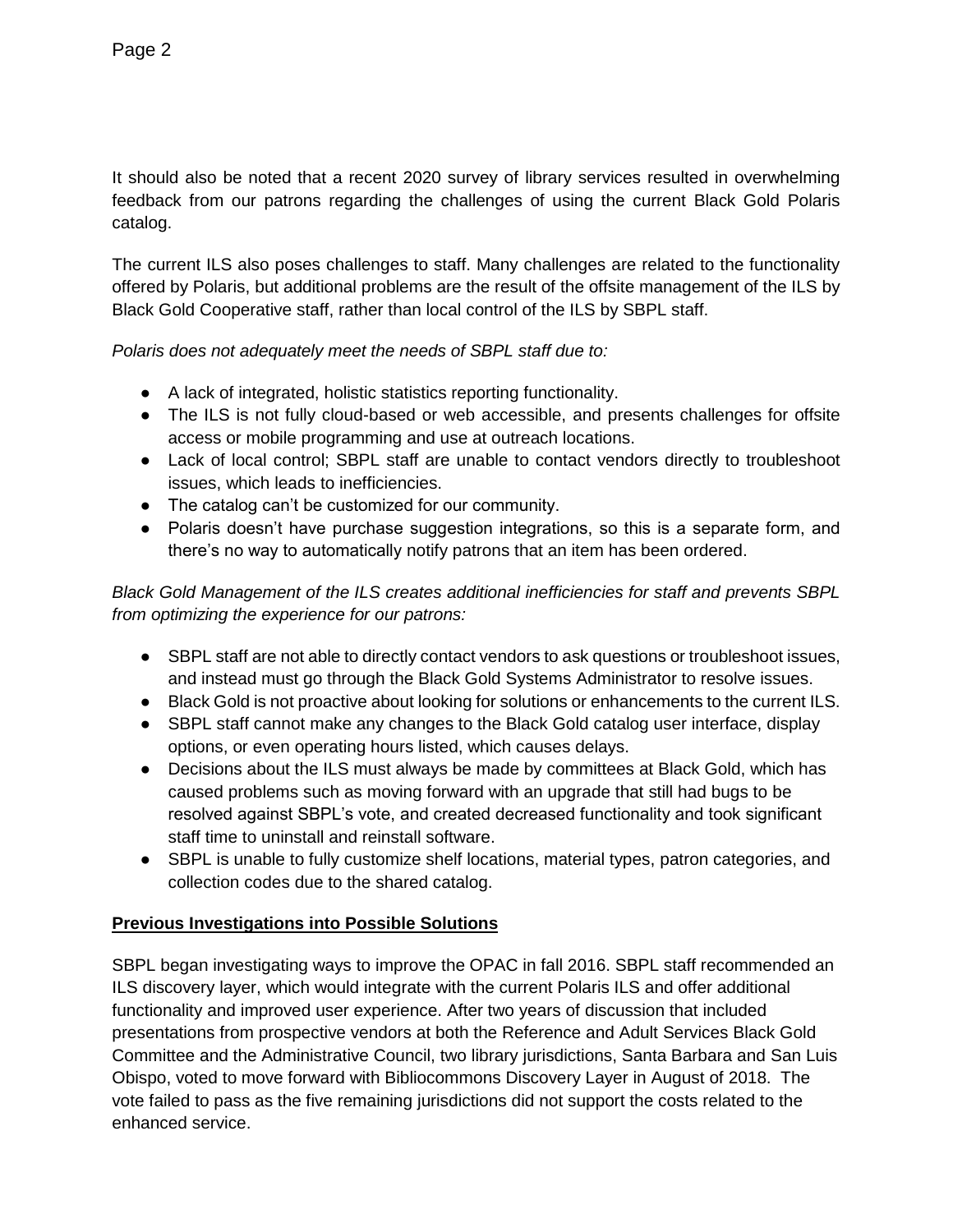In 2017, Automation and Technical Services Black Gold Cooperative committee began to investigate ILS options, reviewing several options on the market. SBPL was in favor of opensource ILS Koha, due to improved functionality and decreased costs, but other Black Gold jurisdictions as well as staff of Black Gold Cooperative were hesitant to migrate to a new platform. Since the current ILS, Polaris, had a new mobile solution add-on, LEAP, SBPL ultimately supported that majority vote.

However, even after the launch of LEAP, SBPL staff and patrons continued to experience staff frustration and patron confusion related to the ILS and OPAC. Again, SBPL advocated for a discovery layer solution to address the user experience problems with the catalog, but again, a majority of the Black Gold Cooperative members were not interested in investing in a solution, even though the majority of costs would fall to SBPL and San Luis Obispo Library, the two jurisdictions in favor of a discovery layer product.

SBPL also supported the Black Gold Cooperative review of Link+, a tool that allows for interlibrary loan of materials to a larger network of California public libraries and would enhance services and could potentially allow Black Gold libraries to share materials without a shared ILS, but the majority of the members did not support this proposal despite the grant funding available to support the initiative at the time.

In 2019, Black Gold Cooperative began an evaluation of the core services of the cooperative and cost allocation formula associated with them. At this time, SBPL made it known to Black Gold that resource sharing of materials would be reviewed to determine if a continuation of this shared model was still appropriate and if it was indeed a core service of the cooperative.

SBPL began its investigation of the possibility of managing the ILS independently, including vetting potential vendors and developing a cost/benefit analysis. To this end, SBPL formulated a migration team consisting of the Collection Development Librarian, IT supervisor, Circulation Supervisor, Acquisitions Library Technician and Senior Library Technician, and led by the Library Services Manager for Public Services. In January of 2020 Black Gold set a timeline for this work to be completed, with a desire to have a decision finalized for all jurisdictions by July 2021. Santa Barbara and San Luis Obispo are reviewing options at this time.

In spring 2020, the COVID-19 pandemic exacerbated the challenges of the ILS. When different Black Gold member libraries augmented operations at different times, and delivery and sharing materials ceased, all changes had to be done by Black Gold staff, resulting in delays to changes and reintroduction of services, and a significant increase in patron confusion over how to access materials. Over the summer, SBPL staff continued to evaluate options for migration to a new, locally managed ILS.

# **SBPL Proposal for an Independent, Locally Managed ILS**

SBPL proposes to withdraw its library patron records and its library holdings from Black Gold's Polaris catalog and import them into an independent catalog, an open-sourced ILS product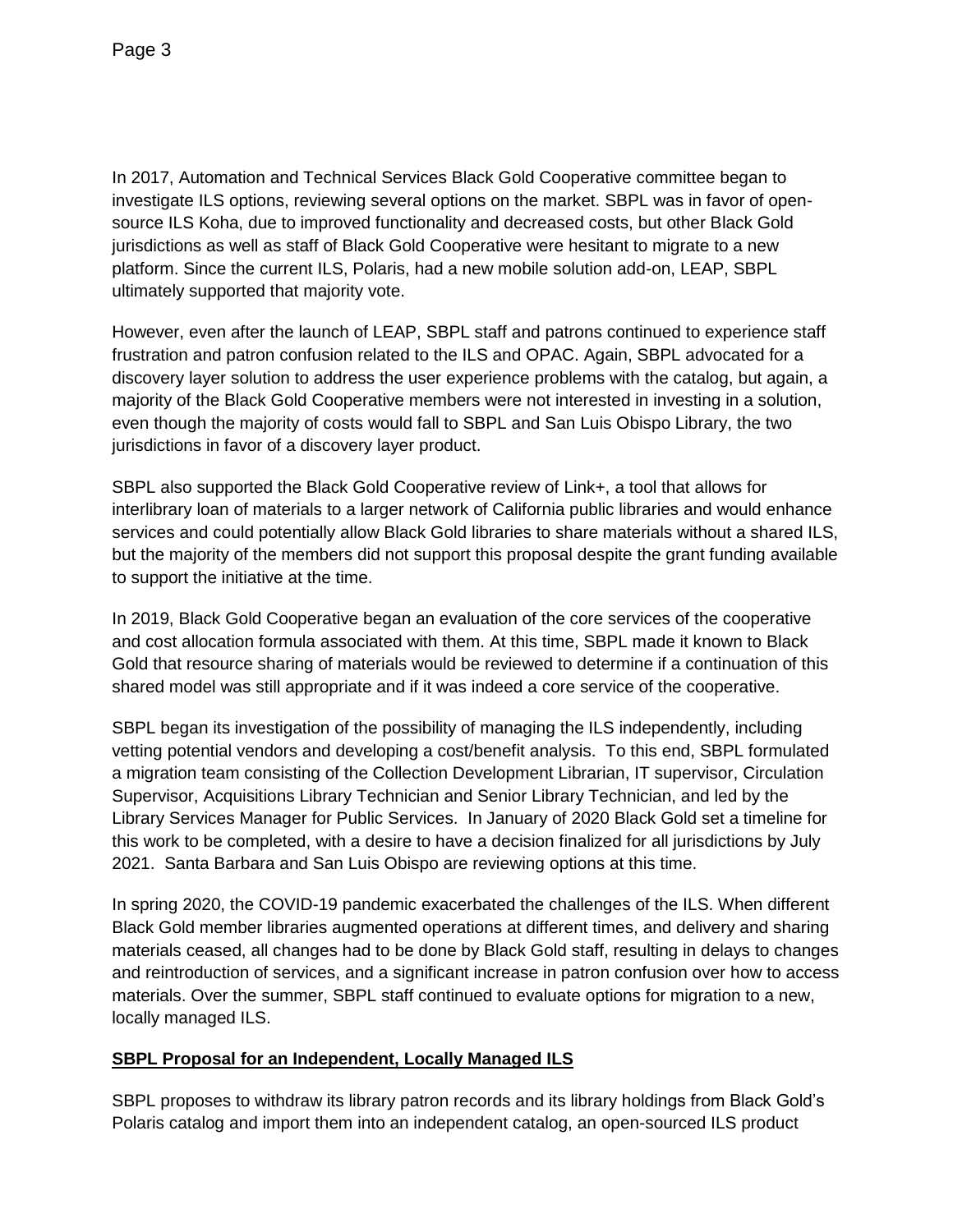called Koha. It would be maintained and cloud-hosted by the ByWater Company. In addition, SBPL would install a discovery system that integrates with Koha, called Aspen. This product solves both staff and patron challenges of the current system and is cost effective.

### *Responsive Design*

Both Koha and Aspen use responsive design, meaning they render on all computing and mobile devices. Both can also be translated into Spanish or other languages.

## *Searching Made Easier*

Koha and Aspen make the patron searching experience easier. The Aspen discovery system would allow patrons to search for all the books, eBooks, magazines, emagazines, computers, kits, instruments (or any other item) we own, regardless if it's in electronic format or a physical material, from a single screen. Currently patrons must use specific apps or login into digital resources separately to search each resource. Results would also be compiled and displayed, with options to focus results for titles or subjects based on the types of items retrieved. With this "one stop shop" kind of search mechanism, patrons will have a much easier and faster time finding what they want.

### *Faster Changes to the Catalog*

By having its own ILS, SBPL can make faster adjustments and improvements when needed. With control of the catalog and discovery service, SBPL would be able to make any necessary changes immediately, rather than waiting in a queue to be completed by Black Gold staff. This is especially important in times of natural disasters or our current pandemic situation.

#### *Better Statistics and Reports*

Koha would also allow SBPL staff access to much more valuable and specific reporting data in a more efficient manner. Much like the catalog, the reporting module of the Polaris ILS cannot be customized by SBPL. Koha's reports can be customized and created for specific purposes either with Koha's internal web-based reports graphical interface, or by SQL code including SQL if/then/else conditional statements.

## *Increased Staff Efficiency*

Library staff efficiency would be improved with our own ILS. Unlike Polaris, Koha and Aspen staff interfaces are entirely web-based, and can be accessed from any computer with an internet connection. Each library staff member will have their own username and password, and their rights and permissions within the Koha staff interface can be customized according to their job duties and tasks. By using an entirely web-based administrative interface, staff can effectively manage Koha and Aspen from any computer or location, including computers on the City network. Staff would no longer be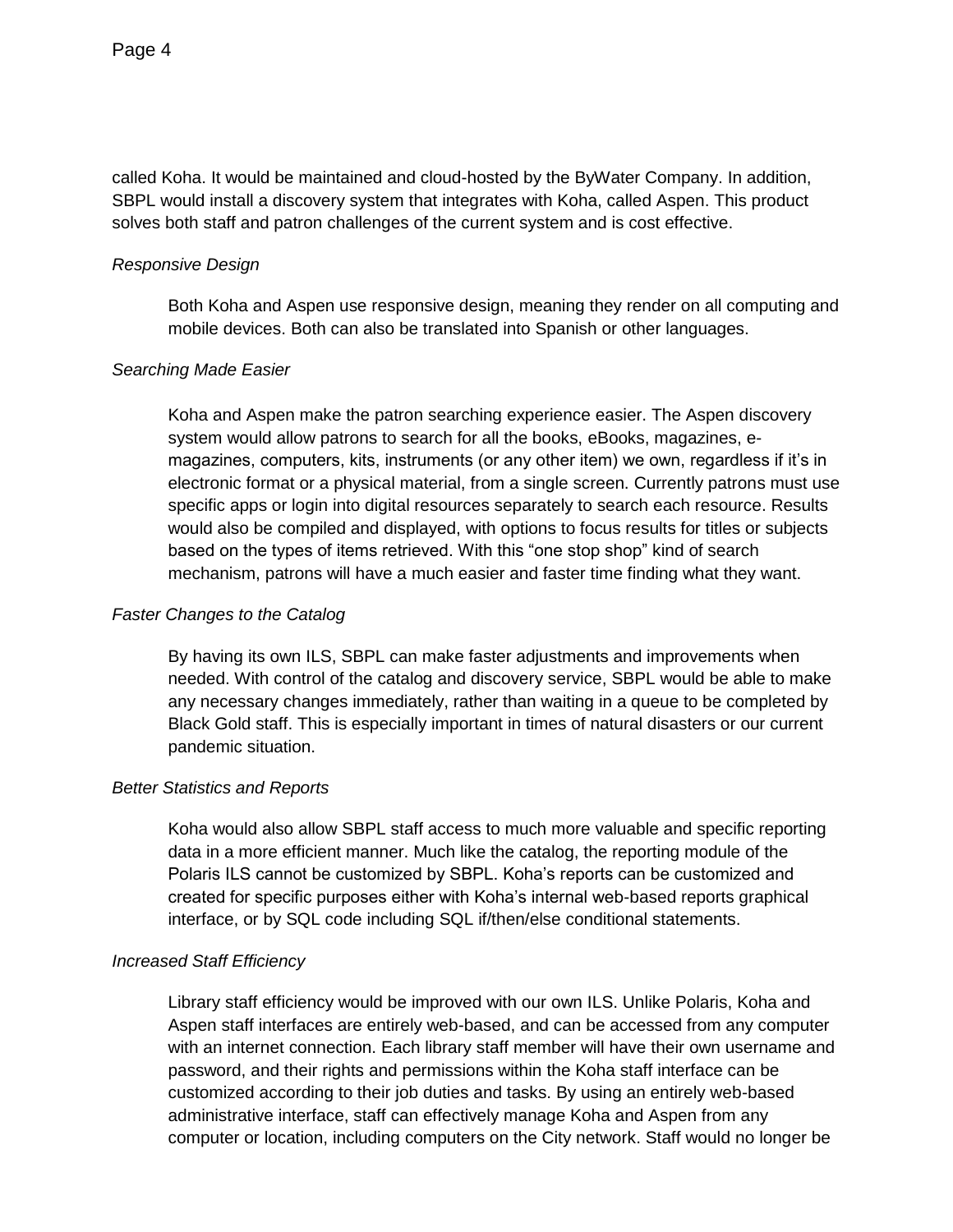confined to staff workstations on the Black Gold network, or remote desktop connections, when running reports, cataloging new items, or submitting electronic orders for items.

## **Patron Experience with Migration**

Patrons would not be inconvenienced by this project. They would not need to change library cards, would still not have to worry about fines (SBPL will remain fine free), and would more easily be able to access their SBPL library account, as they would not have to navigate through the Black Gold website to get to it. Patrons would still be able to renew items online, pay any type of damage or replacement costs online, as well as make donations online. Patrons would also be able to receive text and email messages alerting them of holds filled or when books are due. The overall classification and organization of library materials will be improved.

However, access to print and physical audiovisual materials owned by other Black Gold member libraries is an important consideration in a potential migration, and one SBPL staff didn't discount in cost/benefit analysis of migration.

SBPL is confident that the Library can fulfill the vast majority of demand for materials using local collections.

SBPL is a net lender of materials to other Black Gold Libraries. Staff encourage patron suggestions of materials, and regularly analyze circulation statistics to determine demand for subject and titles. SBPL's collection development emphasizes access to new and popular materials, rather than serving as an archive or research library. Thus, SBPL's mission is to meet the recreational reading needs of patrons, and provide access to up to date nonfiction, rather than an exhaustive collection. Currently, SBPL librarians are conducting an audit of current collections to identify gaps that might not have been obvious or important with shared print materials. Additionally, SBPL plans to remain a member of the Black Gold Cooperative for the sharing of digital materials, as well as continue to develop our own independent collections.

SBPL would also investigate options for interlibrary loan services that would allow patrons to borrow materials not owned by SBPL, including Link+, OCLC, or Illiad. This would actually increase access to materials beyond Black Gold Cooperative member libraries.

## **Budgetary Implications of Koha/Aspen ILS Implementation**

There are up-front costs for Koha/Aspen that will allow us cost savings and efficiencies in the future. The ongoing costs of Koha/Aspen are anticipated to be significantly less than our current Black Gold costs, especially when costs for shipping materials to Black Gold Libraries is considered.

SBPL would be able to manage the ILS with existing positions without compromising other services. Additionally, Koha/Aspen is significantly less expensive than other alternative ILS options. There are many factors to consider in evaluating the costs associated, as this migration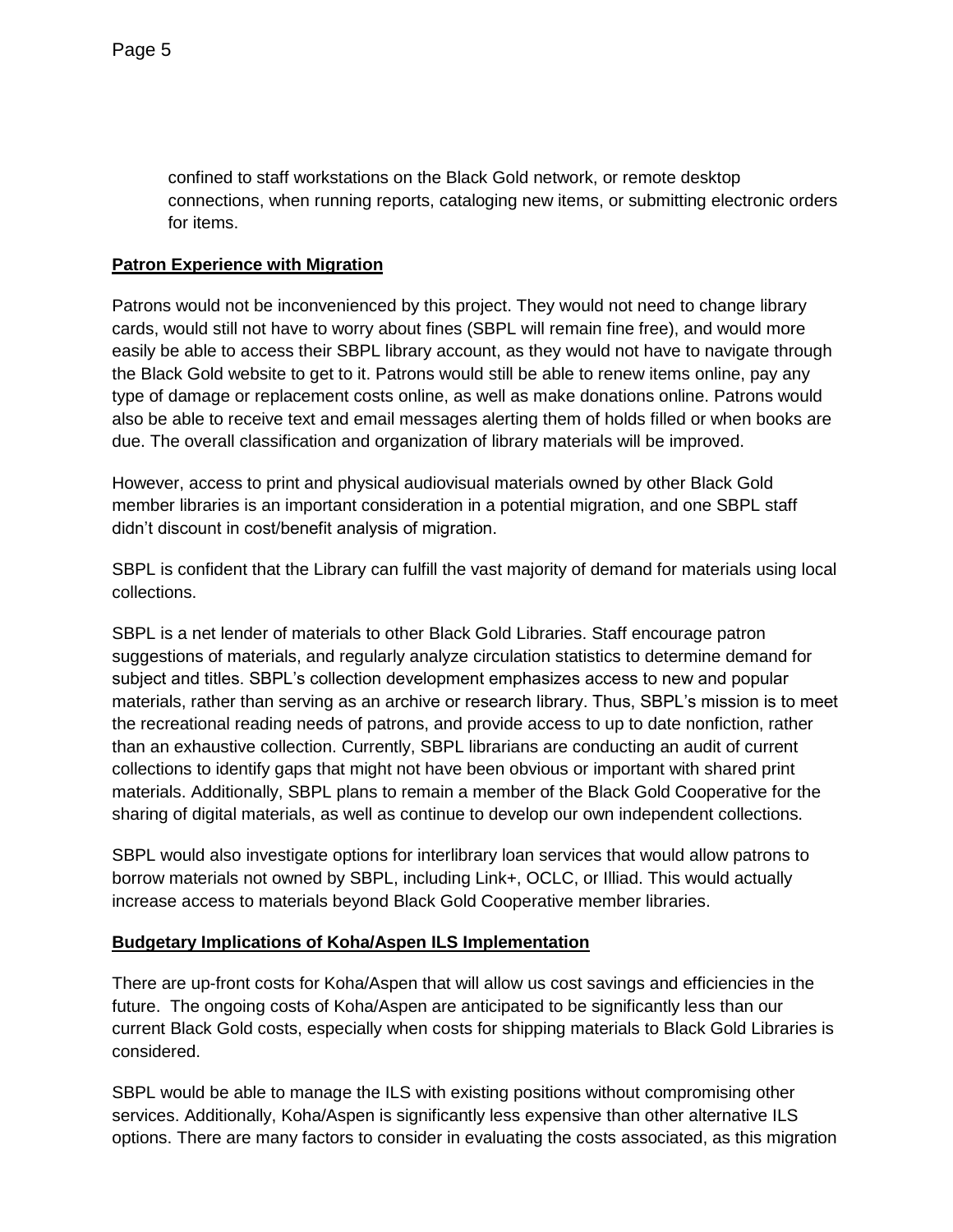is not only a transition from one service provider for the software that manages the catalog database, but a change in operations and an enhancement of services. While impacts to existing staff assignments and workflow are expected, especially in the redistribution of duties during the initial implementation year, there will not be any additional expenditures for staff time in excess of our current staffing budget.

### *Staffing Needs*

Currently, the ILS is managed by Black Gold staff, and SBPL conservatively estimates that its portion of the Cataloger's, the System Administrator's, and reduced salary costs for administration services to be \$40,000. The Library would see a cost savings in Black Gold contributions if a membership tier that excludes management of the ILS was implemented.

SBPL would independently manage the ILS with existing staff. SBPL estimates the value of this staff time to be \$78,683. This is not new spending, and is currently allocated in the budget. It is also estimated that over time these costs will neutralize as it is anticipated that we will have an initial high volume of training and work to perform the migration. Once the new ILS has been launched we anticipate current staff not spending more time than they currently do communicating with Black Gold and handling questions from frustrated patrons.

SBPL estimates that the staff cost to manage shipment between other Black Gold Libraries, largely serving the delivery of our materials to and from large net borrower libraries, such as Goleta Library and San Luis Obispo Library, are \$86,880 annually. If we were only doing shipment to SBPL locations, the cost of that staff time would be approximately \$9,040 a year. This net savings in staff time would allow us to redistribute workload among staff and increase capacity for programming and outreach.

## *ILS Software*

SBPL's annual cost for its portion of the ILS through Black Gold Cooperative is approximately \$29,509.

The cost of Koha for SBPL would be \$10,130 annually. There would be additional one time installation costs of \$17,875 which includes transfer of data and staff training.

The Aspen overlay software has an annual cost of \$10,450. There would be an implementation cost of \$14,600 which includes local configuration and staff training.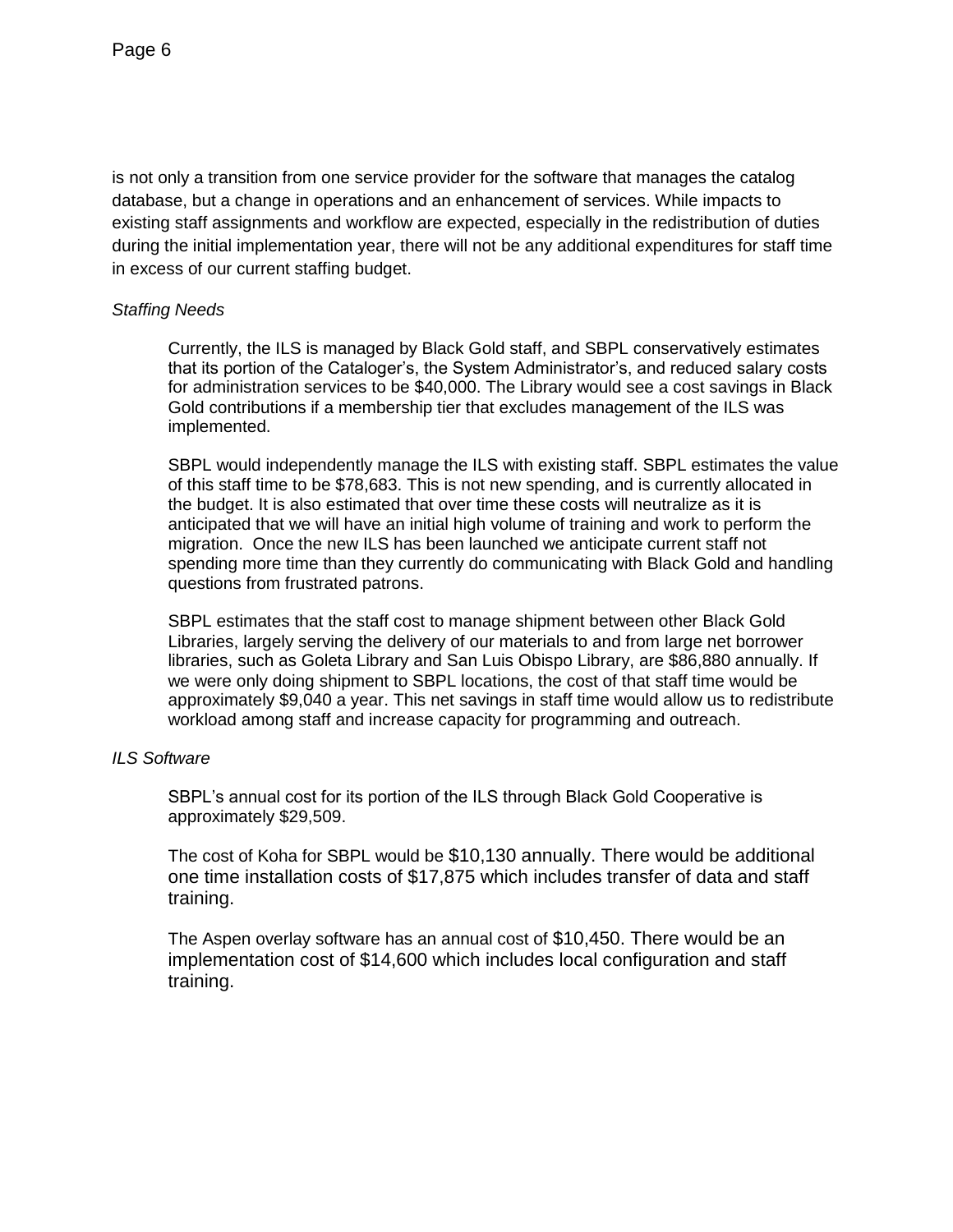The table below illustrates comparative costs of the ILS managed by Black Gold Cooperative and the anticipated costs of implementing Aspen/Koha, as well as ongoing annual costs.

| <b>Cost Categories</b>                   | Cost of Aspen/Koha Year 1        | <b>Black Gold ILS Costs</b> |  |
|------------------------------------------|----------------------------------|-----------------------------|--|
| Black Gold salary -<br>ILS management**  |                                  | \$40,000                    |  |
| <b>SBPL staff salaries -</b><br>shipment | \$9,040                          | \$86,880                    |  |
| Koha Installation                        | \$17,875                         |                             |  |
| Koha Annual costs                        | \$10,130                         |                             |  |
| Aspen Installation                       | \$14,600                         |                             |  |
| <b>Aspen Annual Costs</b>                | \$10,450                         |                             |  |
| <b>Polaris Annual Costs</b>              |                                  | \$29,509                    |  |
| <b>TOTAL YEAR ONE</b>                    | \$62,095                         | \$156,389                   |  |
|                                          |                                  |                             |  |
| <b>Cost Categories</b>                   | <b>Cost of Aspen/Koha Year 2</b> | <b>Current ILS Costs</b>    |  |
| Black Gold salary -<br>ILS management*   |                                  | \$40,000                    |  |
| SBPL staff salary - shipment             | \$9,040                          | \$86,880                    |  |
| Koha Annual costs                        | \$10,130                         |                             |  |
| <b>Aspen Annual Costs</b>                |                                  |                             |  |
|                                          | \$10,450                         |                             |  |
| <b>Polaris Annual Costs</b>              |                                  | \$29,509                    |  |

\* Staffing costs at Black Gold will likely increase significantly in the future (based on a recent salary survey) and estimates were created with input from the Black Gold Director of Operations.